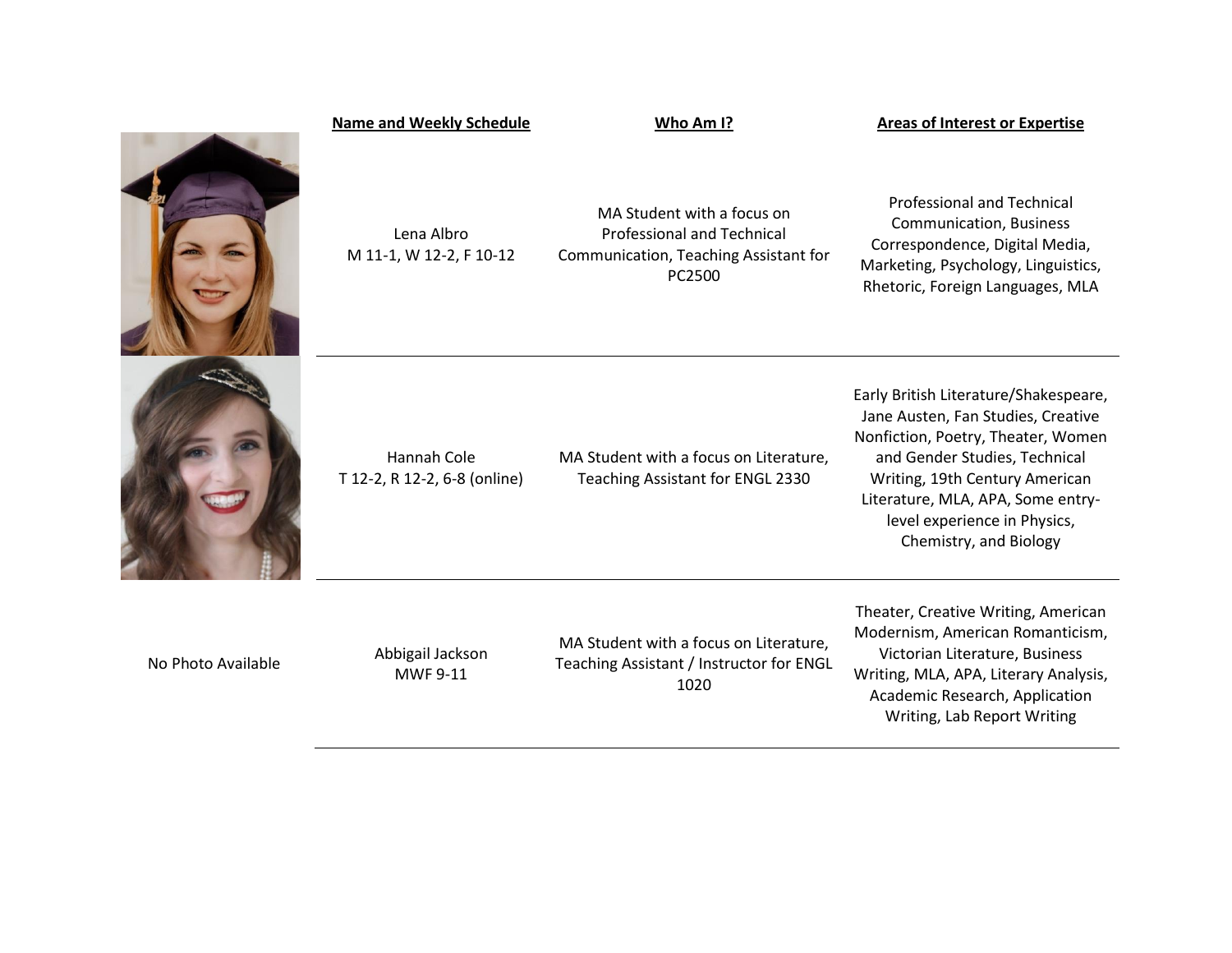No Photo Available

Hayle Moore TR 1:30-3, T 4:00-4:30, W 2-4:30

MA Student with a focus on Literature, Teaching Assistant for ENGL 2330

British Romanticism, American Gothic, Early American, MLA, Academic Research, Feminist Literature, Psychoanalysis, Medical Writing, Education, Contemporary American Literature, World Literature, Postcolonialism



Nicki Parish M 3-5, TR 9-11

MA Student with a focus on Professional and Technical Communication, Teaching Assistant for ENGL 1020, Women's Center student worker, Rural Reimagined student worker

Technical and Professional Writing (Resumes, Cover Letters, Memos, etc.), MLA, Grant Writing, Academic Research, American Literature, Feminist Literature, Literary Analysis, Psychology, Medical Field (minimal knowledge, but find it interesting)

Brian Radford MW 1-3, T 6-8 (online) MA Student with a focus on Literature, Teaching Assistant for ENGL 2330

British Romanticism, Old English, British Literature, American Gothic, Business Writing, Computer Science, Engineering, MLA, APA, Academic Research, Creative Writing (Fantasy, Fiction, Poetry), Roleplaying Games, Video Games